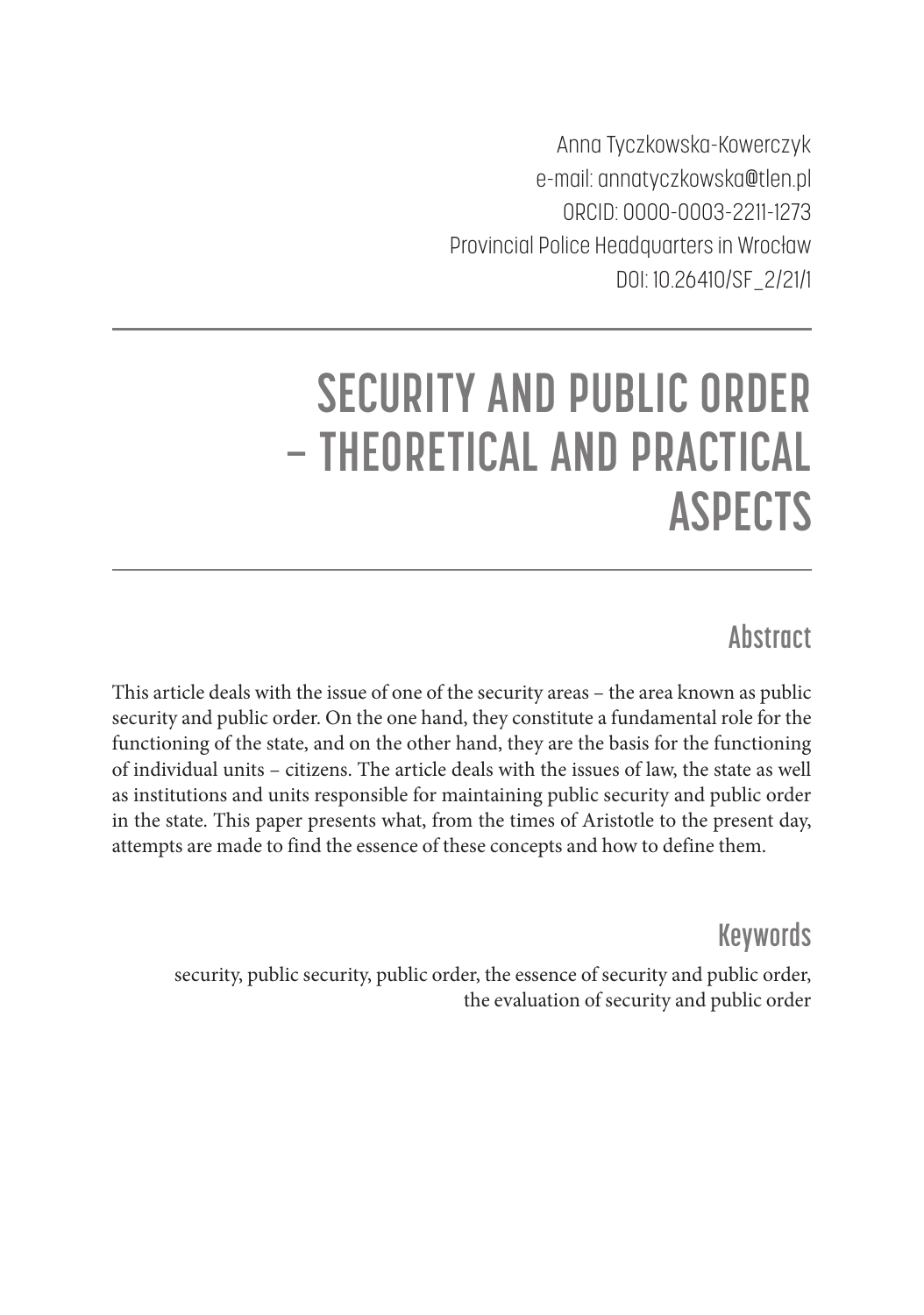#### **Introduction**

Security is a part of theory and practice, its goal is to survive human existence and to carry out the tasks that a human be $ing<sup>1</sup>$  (or another entity he is a part of) sets before himself. This includes taking advantage of favourable circumstances and taking up challenges, as well as reducing the likelihood of failure by preventing and countering all kinds of threats that may affect the achievement of set goals<sup>2</sup>.

Depending on the area of analysis or the field of knowledge, security is understood differently, and in combination with other concepts, it obtains new semantic contexts<sup>3</sup>. As a result, there is great variety and often a lack of clarity in understanding this term<sup>4</sup>. In a situation where the same terms are used in many areas of knowledge or are interdisciplinary terms, there is a risk of misunderstanding the meaning specific to a separate scientific specialty or field of knowledge<sup>5</sup>.

The term of security is a term that is defined in many ways<sup>6</sup>, therefore, considering it (also in the public dimen-

- <sup>3</sup> More: A. Czupryński, B. Wiśniewski, J. Zboina, *Nauki o bezpieczeństwie. Wybrane problemy badań*, Józefów 2017.
- 4 M. Pomykała, *Bezpieczeństwo w poszukiwaniu definicji*, Zeszyty Naukowe Politechniki Rzeszowskiej: Zarządzanie i Marketing No. 17/2010, p. 107.
- 5 R. Klamut, *Bezpieczeństwo jako pojęcie psychologiczne*, Zeszyty Naukowe Politechniki Rzeszowskiej No. 286, Ekonomia i Nauki Humanistyczne, No. 4/2012, Wydział Zarządzania Politechniki Rzeszowskiej, Rzeszów 2012, p. 40.
- 6 B. Wiśniewski, R. Kowalski, J. Kozioł, M. Szyłkowska, *Bezpieczeństwo procesów decyzyjnych*, Wrocław 2018, p. 5.

sion), we will not find agreement on accepting one definition. The term of security is a multi-dimensional term that is constantly changing. It is an abstract category7 – it is immaterial, immeasurable and incalculable – it functions only in the sphere of theory and colloquial speech<sup>8</sup>, therefore, it is defined in many ways<sup>9</sup>. The term of security is defined differently within the framework of social sciences, such as psychology, philosophy or sociology, which diagnose the meaning of security only in their own, narrow research area, only to the appropriate extent.

Yet another way, security is defined through the prism of security sciences<sup>10</sup>, which treat security in a holistic $11$ , interdisciplinary and multidimensional way. Modern security is comprehensive, and its area – depending on the adopted criteria – can be divided into various types, domains, sectors, departments and ar $eas<sup>12</sup>$ . It is defined, inter alia, as a state,

11 B. Wiśniewski, R. Kowalski, J. Kozioł, M. Szyłkowska, *Bezpieczeństwo procesów decyzyjnych*, TUM, Wrocław 2018.

<sup>1</sup> More: B. Kogut, P. Lubiewski, *Management and coordination of rescue activities,* Вісник Львівського державного університету безпеки життєдіяльності, No. 17, Львів 2018, p. 68-73.

<sup>2</sup> A. Babiński, *W poszukiwaniu definicji bezpieczeństwa publicznego*, "Zeszyty Naukowe Państwowej Wyższej Szkoły Zawodowej im. Witelona", No. 35(2), Legnica 2020 r., p. 105.

<sup>7</sup> K. Malak, *Bezpieczeństwo jako kategoria i zjawisko spo*łeczne, "Piotrkowskie Zeszyty Międzynarodowe' No. 2, 2007, p. 91-95 [in:] G. Gaweł, M. Magielska-Duda, *Ewolucja prawnych podstaw działalności służb specjal*nych w Polsce, "Instytucje bezpieczeństwa wobec wyzwań współczesności – prawne uwarunkowania a działalność praktyczna", Kielce-Tarnobrzeg 2018, p. 98.

<sup>8</sup> J. Boć, *O bezpieczeństwie wewnętrznym* [in:] A. Chajbowicz, T, Kocowski(red.) *Bezpieczeństwo wewnętrzne w działaniach terenowej administracji publicznej*, Wrocław 2020, p. 24.

<sup>9</sup> B. Wiśniewski, R. Kowalski, J. Kozioł, M. Szyłkowska, *Bezpieczeństwo procesów decyzyjnych*, Wrocław 2018, p. 5.

<sup>10</sup> A, Czupryński, *Naukowe aspekty bezpieczeństwa*, [in:] *Bezpieczeństwo. Teoria-Badania-Praktyka*, A. Czupryński, B, Wiśniewski, J.Zboina (eds.), Józefów 2015, p. 43.

<sup>12</sup> A. Babiński, *W poszukiwaniu definicji bezpieczeństwa publicznego*, "Zeszyty Naukowe Państwowej Wyższej Szkoły Zawodowej im. Witelona", Legnica 2020, No. 35(2) , p. 105.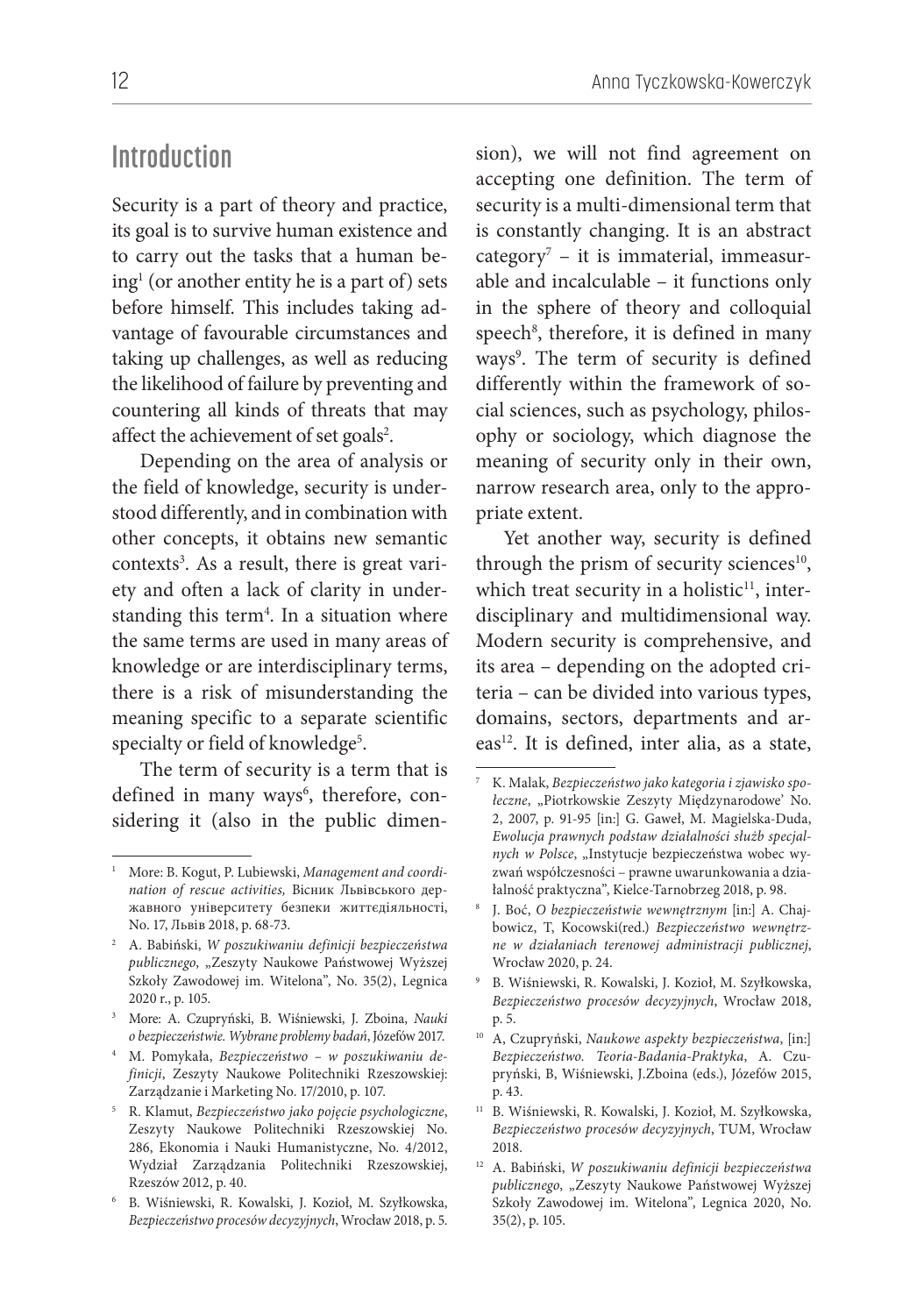process, awareness, good, need or value<sup>13</sup> and "When defining the area of security, it is defined using the phrases "personal", "public", "universal", "national", "energy", "economic", "regional", "local", etc. However, regardless of the definition that defines it security is a guarantee of society's development and its survival, it is a state – although it is fragile and requires constant care, what, however, gives a sense of certainty, guarantees its preservation and gives a chance for future development"14. It is also "certainty of survival, development, and the proper functioning of a human being (...) it is the certainty of the existence of the necessary conditions for human development and activity and the lack of risk of losing something that a human being especially appreciates, i.e. health, life, work, respect, feelings, material goods, it is also a state of certainty and peace"15.

"The etymology of the word security comes from the Latin word *securitas* and the English word *security*"16. The word *securitas* consists of two parts: *sine* and *cura*. The first of them means – without, the second means fear, anxiety, so the word *securitas* means – no fear, no anxiety, no worries. Taking the above translation into account, security is a state in which a person is free from fear, anxiety or worries<sup>17</sup>. In English, the word "danger" signifies danger and the word "security" signifies security, where there is a double root of the word "security". The first refers to the Latin word "securitas", what means a state without fear or anxiety, and the second to the word "*security*", what means a state free from unrest, or a peaceful situation in which there are no threats or risks<sup>18</sup>. On the other hand, in Russian, the term of security is expressed as "*bezopastnost*" and means no danger, not the lack of security. According to Łukasz Szewczyk, this introduces a certain chaos, causing linguistic and methodological difficulties<sup>19</sup>. "The etymology of the word 'security' in many languages (including Polish) emphasises (unlike in Russian) the primacy of the sense of threat in relation to the sense of security ('without care', i.e. without protection)20. The "Dictionary of the Polish language" defines security as a state of non-threat, as certainty that nothing is threatening, as a state of certainty of peace and safety<sup>21</sup>. The "Dictionary of

<sup>13</sup> More: *Bezpieczeństwo w teorii i badaniach naukowych: Wydanie drugie uaktualnione i uzupełnione*, ed. B. Wiśniewski, Wydział Wydawnictw i Poligrafii Wyższej Szkoły Policji, Szczytno 2018.

<sup>14</sup> B. Balcerowicz i in., *Słownik terminów z zakresu bezpieczeństwa narodowego*, Warszawa 2002, p. 13; B. Wiśniewski (ed.), *Bezpieczeństwo w teorii i badaniach naukowych Wydanie II uzupełnione i uaktualnione*, Wyższa Szkoła Policji w Szczytnie, Szczytno 2018, p. 15

<sup>15</sup> E. Wojtera, *Bezpieczeństwo jako potrzeba i prawo czło*wieka, "Studia prawnicze i administracyjne", No. 2(4)/2012, Wyższa Szkoła Menedżerska w Warszawie, Warszawa 2012, p. 258.

<sup>16</sup> J. Zaremba, *Przestępczość narkotykowa a bezpieczeństwo państwa,* Białystok, 2018, p. 9.

<sup>17</sup> A. Czupryński, *Bezpieczeństwo w ujęciu teoretycznym*, [in:] *Bezpieczeństwo, teoria, badania, praktyka*, A. Czupryński, B. Wiśniewski, J. Zboina (ed.), Józefów 2015, p. 11.

<sup>18</sup> E. Moczuk, *Socjologiczne aspekty bezpieczeństwa lokalnego*, wyd. Uniwersytetu Rzeszowskiego, Rzeszów 2009, p. 19 [in:] *Bezpieczeństwo państw i narodów w procesie integracji europejskiej*, red. W. Śmiałek, J. Tymanowski, wyd. Adam Marszałek, Toruń 2002, p. 165.

<sup>19</sup> Ł. Szewczyk, *Bezpieczeństwo. Podstawowe kategorie, uwarunkowania, postrzeganie i znaczenie w dzisiejszym świecie*, Studia de Securitate et Educatione Civili 7 (2017), Annales Universitatis Paedagogicae Cracoviensis, Kraków 2017, p. 91.

<sup>20</sup> J. Stańczyk, *Współczesne pojmowanie bezpieczeństwa*, Warszawa 1996, p. 15.

<sup>21</sup> https://sjp.pwn.pl/doroszewski/bezpieczenstwo;5412673.html (05.08.2021)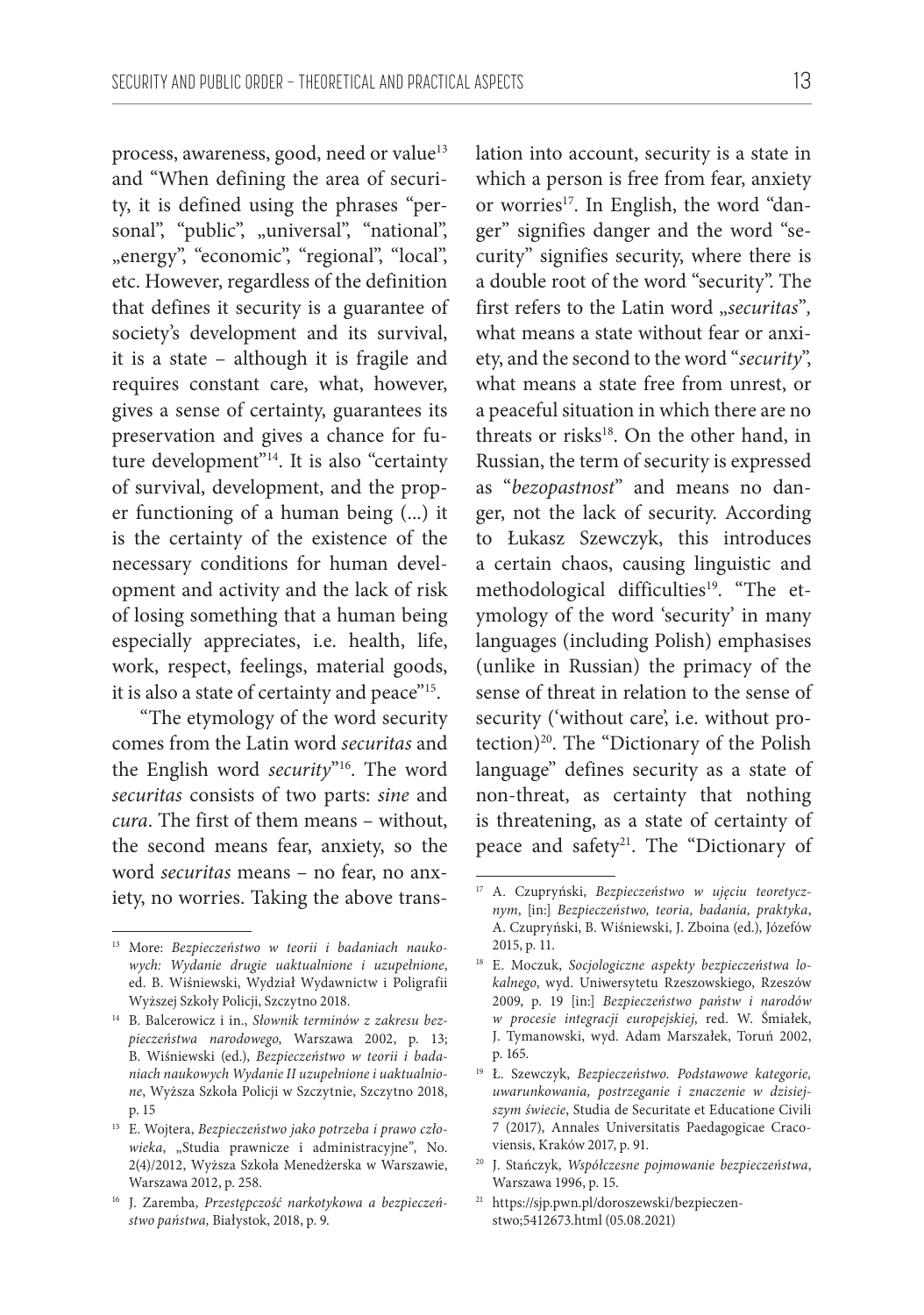terms in the field of national security" defines the term of security as a state that gives a sense of certainty and a guarantee of its preservation and a chance for improvement<sup>22</sup>.

Only from the above definitions it follows that the term of security was and is presented through the prism of two aspects – the positive and the negative aspect. The objective (positive) aspect indicates that there are conditions for the occurrence of real threats. The negative aspect relates to the feeling of security<sup>23</sup>.

#### **Methodology**

This article is the result of the analysis of selected theories, doctrines and definitions, including social sciences, the history of state doctrines and law, and philosophy, where the area of security is referred to as public security and public order. On the other hand, the aim of this study is an attempt to characterise the area of security, which is public security and public order, and how the terms are defined. Therefore, this article will attempt to answer questions in the field of public security and public order, including:

- how have the above-mentioned terms evolved?
- how are they perceived and defined today?
- what features are they characterised by – what is their essence?

# **Evolution of the meaning of public security and public order and their definitions**

Security has been and will be one of the most important and basic human needs regardless of time, place and situation<sup>24</sup>. Therefore, defining terms such as security, human security, public security and finally public order has a long history<sup>25</sup>.

Already in antiquity, all doctrines focused on and dealt with issues related to the security of an individual, social groups or communities inhabiting a specific territory – the state. Security was and still is a fundamental value in the philosophical and legal concepts and doctrines of the formation of states. Initially, security was treated in a very narrow way and was considered only through the prism of the general value, which is the state, in order to perceive it and define it in a broader perspective today, depending on which field this security concerned<sup>26</sup>.

By analysing the doctrines of great thinkers, both in the field of philosophy, state, law and politics – from antiquity to modern times, it is possible to trace closely how the terms – security and

<sup>22</sup> *Słownik terminów z zakresu bezpieczeństwa narodowego,* Akademia Obrony Narodowej, Warszawa 2008, p. 14.

<sup>23</sup> R. Jakubczak, J. Marczak, K. Gąsiorek, W. Jakubczak, *Podstawy bezpieczeństwa narodowego Polski od X do XX wieku. Wnioski dla Polski w XXI wieku*, Warszawa 2013, p. 8.

<sup>24</sup> More: *Współczesne postrzeganie bezpieczeństwa*, red. nauk. K. Jałoszyński, B. Wiśniewski, T. Wojtuszek, Wyższa Szkoła Administracji, Bielsko Biała 2007.

<sup>25</sup> F. Mroczko, *Problemy bezpieczeństwa i porządku pu*blicznego, "Zeszyty Naukowe WWSZIP", No. 14 (1), *Refleksje Społeczno-Gospodarcze*, Wałbrzych 2010, p. 35.

<sup>26</sup> A. Tyczkowska-Kowerczyk, *Natura bezpieczeństwa i porządku publicznego*, [in:] *Racjonalizacja zarządzania jednolitymi formacjami umundurowanymi odpowiedzialnymi za bezpieczeństwo wewnętrzne*, tom IX (eds.) B. Wiśniewski, J. Ziobro, T. Zwęgliński, Szkoła Główna Służby Pożarniczej, Warszawa 2021, p. 60.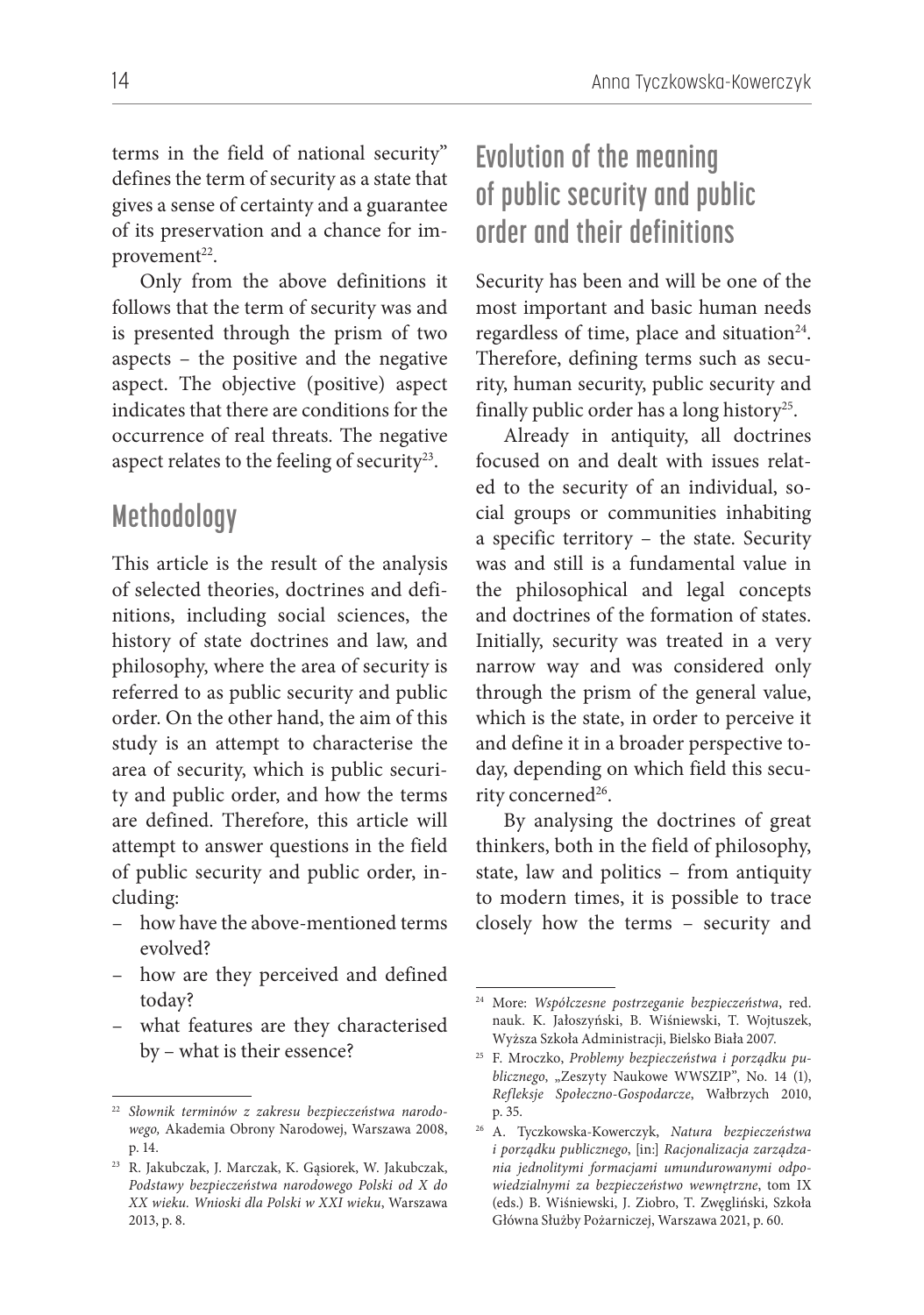public order – have evolved over the centuries.

One of the most important values for every human being is the need for security that enables him to develop. The lack of a sense of security, on the other hand, implies the lack of development opportunities and stimulates actions. These actions can often be risky for the existence of an individual, because the need for development is stronger than the need for existing. The insecurity led the individual to, among other things, look for substitutes for security in order to develop. Therefore, in search of security and development opportunities, man began to create communities because within them he could satisfy his needs, including the need for security. Fulfilling the need for security for an individual in the group was easier than outside it. However, the price for fulfilling, inter alia the need of security that the individual had to pay, was adaptation to the group, to the conditions and rules that determine whether the individual is a member of the group or not. The individual had to adapt to the community to which he wanted to belong and be guided by the needs of that community. The basic need of the group that was guided at the beginning was a sense of unity $27$ .

Plato believed that the state is a social organism that allows the harmonisation of the activities of human classes into one piece, what was a guarantee of security, because the state is unity. According to Aristotle, a state is a territorial community, an organisation covering all members living in a given territory with its scope of activity. From him derives the idea that the state is the result of the natural social instinct of man<sup>28</sup>. The state is the result of the synthesis of smaller communities into larger ones – city-states, which were to create conditions for people to achieve the full development of material and moral values<sup>29</sup>. According to Aristotle, the purpose of the state is to develop it and increase the prosperity of its citizens<sup>30</sup> through the improvement of internal structures, and for its citizens the state is a guarantee of a dignified life by ensuring material security and its spiritual development<sup>31</sup>. Thomas Aquinas saw the state as a necessary being that brings benefits to the whole society by embracing it with its action. According to him, the state, which was a factor integrating various activities and aspirations of individuals, was to provide people with peace and order<sup>32</sup>. Baruch Spinoza, one of the representatives of modern thought, believed that the state of nature was a state of fear and mutual hostility among people, and that the limit of natural rights of people was determined only by their strength. Therefore, it was in the interest of the people to create a state, thanks to which

<sup>&</sup>lt;sup>27</sup> J. Prońko, Natura współczesnego bezpieczeństwa, "Kultura Bezpieczeństwa. Nauka – Praktyka – Refleksje" maj – czerwiec 2012, APEIRON, Kraków 2012, p. 22-43.

<sup>28</sup> Arystoteles, *Polityka*, tom 7, PWN, Warszawa 1964, p. 303.

<sup>29</sup> red. B. Szmulik, M. Żmigrodzki, *Wprowadzenie do nauk o państwie i polityce*, Uniwersytet Marii Curie-Skłodowskiej, Lublin 2002, p. 23-24.

<sup>30</sup> More: B. Kaczmarczyk, B. Wiśniewski, R. Gwardyński, *Security of an individual*, Zeszyty Naukowe Państwowej Wyższej Szkoły Zawodowej im. Witelona w Legnicy, No. 3 (28) 2018, Legnica 2018, p. 67-78.

<sup>31</sup> L. Dubel, J. Malarczyk, *Historia doktryn polityczno -prawnych*, Lublin 1997, p. 50.

<sup>32</sup> B. Szmulik, M. Żmigrodzki (eds.), *Wprowadzenie do nauk o państwie i polityce*, wyd. Uniwersytetu Marii Curie-Skłodowskiej, Lublin 2002, p. 28.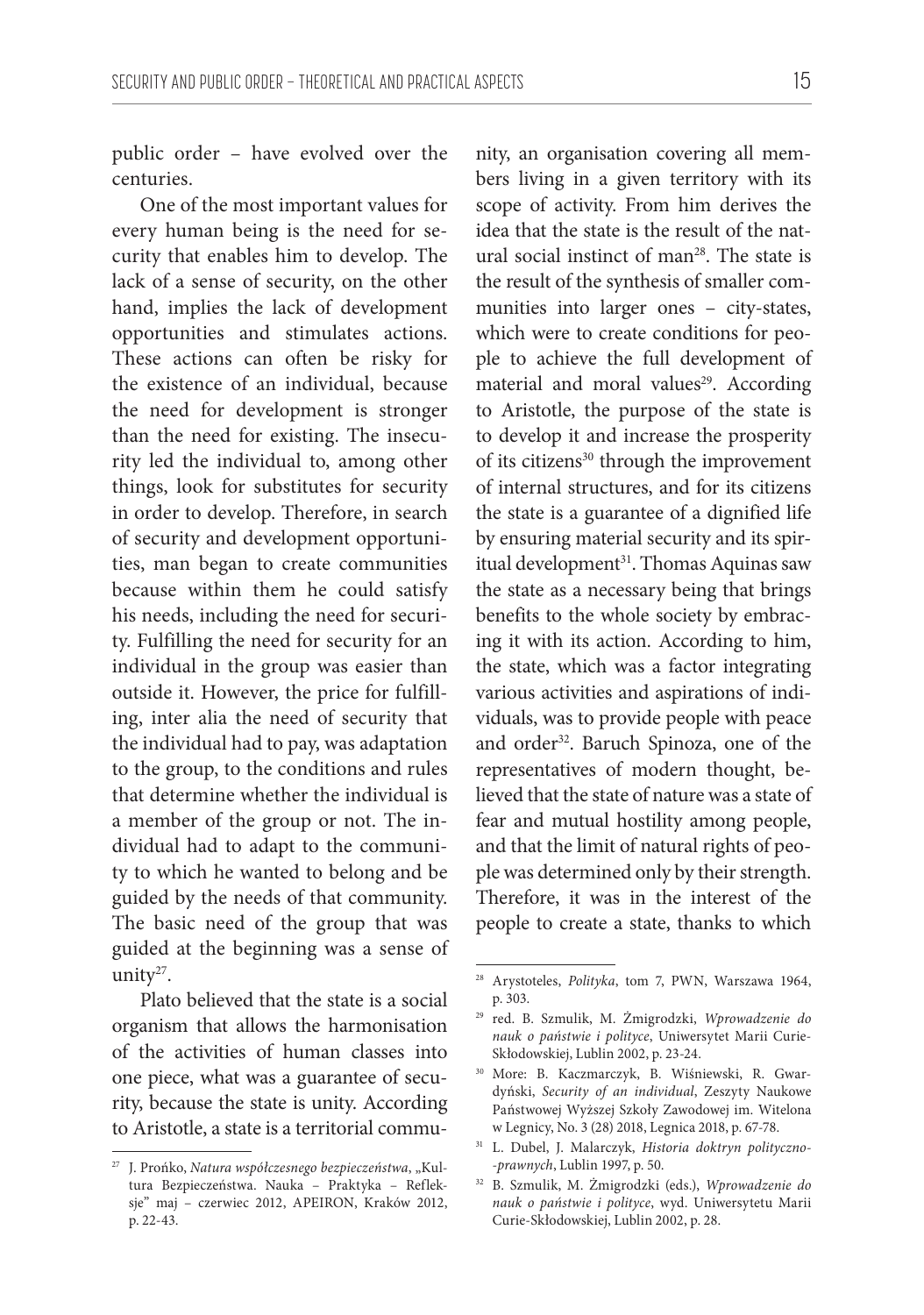the individual did not have to gain and defend his rights by force. It was Baruch Spinoza who for the first time in his doctrine of the state pointed to an institution which he defined as the people's militia, which, apart from the judiciary and the controlled church, was to help the council ruling in the state established on the basis of a social contract<sup>33</sup>. According to Thomas Hobbes, as in Spinoza's case, the state was created as a result of a social contract concluded between individuals, each with each other. According to his doctrine, it was the self-preservation instinct that dictated man to give up war and natural freedom in favour of peace and understanding with others. This is how the state was created and the state had the means to enforce the law<sup>34</sup> and it was the only guarantee of survival, because the state is a powerful sovereign, which, although it limits the freedom of action of individuals, gives internal and external security in return<sup>35</sup>. In John Lock's doctrine, the foundation of the state was a social contract, first each with each other, which resulted in the creation of society, and then society with the authority creating the government and the state, which basic functions were the creation of law, its enforcement and social defence against an external enemy<sup>36</sup>. It was John Lock who for the first time used the term "civil society" in which the society gave its rights to the state to raise the standards of its own security<sup>37</sup>. Jean Jacques Rousseau, on the other hand, proved that it was the rapid development of civilisation and with it the emergence of private property, wealth differentiation, the division into poor and rich that paved the way for conflicts and wars. So there was a need to create a state that would prevent them. The creation of the state is the result of the association pact concluded in order to protect the weaker against the stronger. The essence of this association pact was the equality of all people as the basis of civilisation and political freedom protected by the law and state institution<sup>38</sup>. According to Charles Montesquieu, the state is to uphold peace, security and freedom, and it can enter its competences where it is really necessary, and the central category that guides it is the protection of individual rights, which is freedom. Freedom understood as "the right to do whatever the laws allow" and which gives peace of mind from the conviction of one's own safety"39. John Stewart Mill explicitly pointed out that the state should primarily focus on protecting the security of its citizens. On the other hand, according to the doctrine of Georg Jellinek, the state is an independent community of citizens with legal personality and power, and only the state has been equipped with the possibility of using coercion. According to this author, the state was supposed to fulfill, inter alia, the function of maintaining the security of citizens by creating and enforcing the law. Czesław Znamierowski shared a sim-

<sup>33</sup> Ibidem, p. 31-33.

<sup>34</sup> Ibidem, p. 34.

<sup>35</sup> A. Kość, *Podstawy filozofii prawa*, Lublin 2001, p. 56.

<sup>36</sup> B. Szmulik, M. Żmigrodzki (eds.), *Wprowadzenie do nauk o państwie i polityce*, wyd. Uniwersytetu Marii Curie-Skłodowskiej, Lublin 2002, p. 35.

<sup>37</sup> A. Kość, *Podstawy filozofii prawa*, Lublin 2001, p. 65.

<sup>38</sup> B. Szmulik, M. Żmigrodzki (eds.), *Wprowadzenie do nauk o państwie i polityce*, wyd. Uniwersytetu Marii Curie-Skłodowskiej, Lublin 2002, p. 36.

<sup>39</sup> F. Ludwin, *Monteskiusza trójpodział władzy, a idea demokracji,* https://www.im.edu.pl/wp-content/uploads/2015/10/2\_F.Ludwin\_Monteskiusza-trójpodziłwładzy-a-idea-demokracji.pdf, p. 31.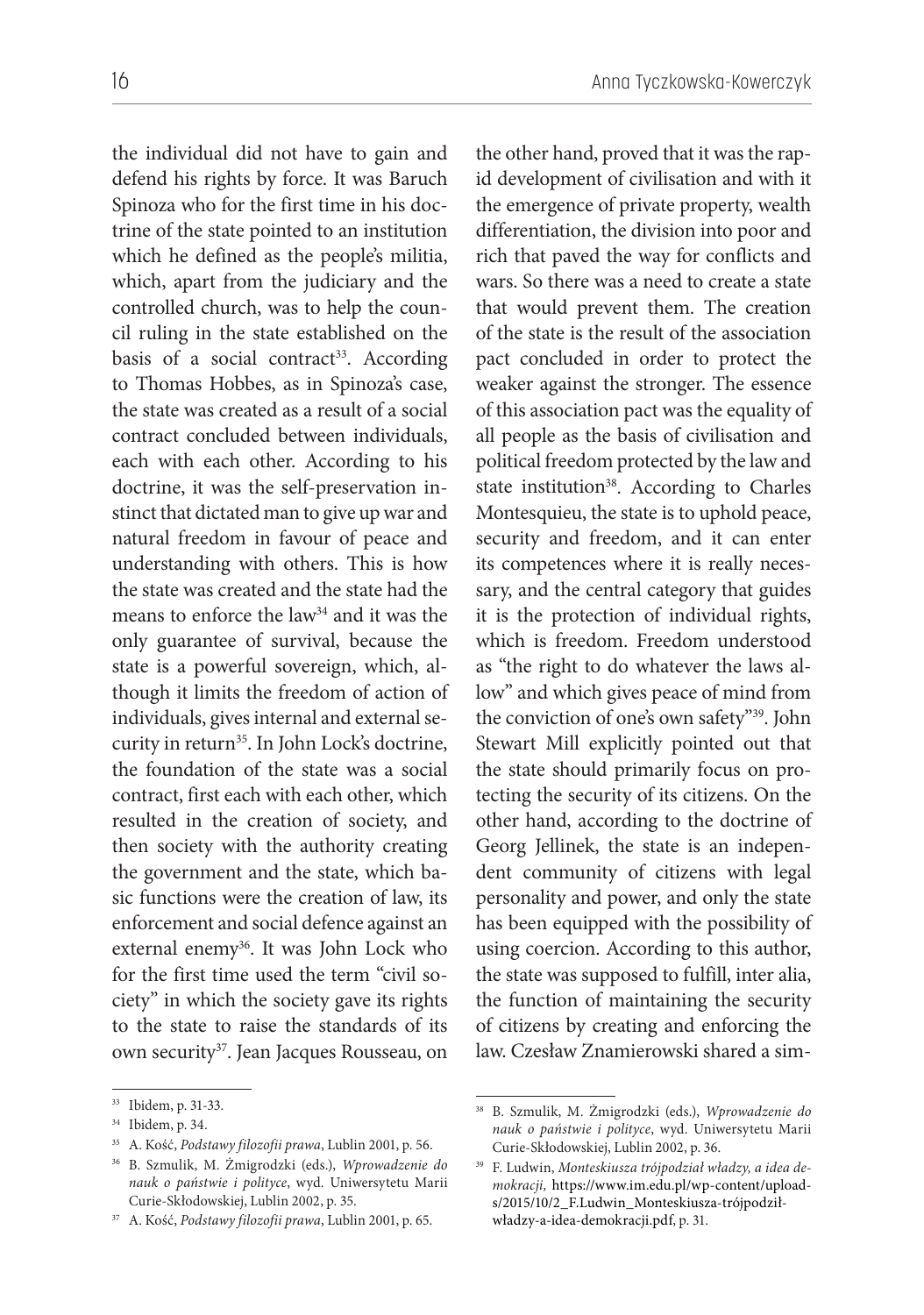ilar view on the role of the state in terms of security, he believed that the primary goal of the state was to defend and protect its citizens and to maintain public order and security<sup>40</sup>.

"Only the doctrines presented above give a picture of how the meaning of not only the term of security, but also of security and public order was evaluated. In line with the doctrines presented above, the order was determined by the state that shaped the law, as well as other socially accepted norms (moral, cultural, ethical, religious or customs). The content of the term of security in each of the doctrines presented above was evaluated due to the change in the standards of behaviour of a given community, changes in the prevailing living conditions, as well as changing views, legal and non-legal norms"41.

# **Contemporary understanding of security and public order**

In this section of the article, we will take a more in-depth look at the terms of public security and public order and their meaning. For this purpose, selected definitions in the field of public security and public order were used.

A. Redelbach believes that the goal of public security is to maintain the safe functioning of society through certain rules that are to ensure law and order.

On the other hand, the purpose of protecting public order is to ensure and maintain the state of security in the state by punishing acts that violate the adopted legal norms and principles of social coexistence, which are closely related to each other<sup>42</sup>. Franciszek Mroczko, on the other hand, believes that public security in its general scope includes broadly understood security of all citizens and it is guaranteed by the relevant state authorities. According to him, public security is a state in which there is no threat to the functioning of a state organisation and the pursuit of its interests, and enables the development of this organisation. The construction of this definition shows that there are no manifestations of any dangers for any local community or the entire society. According to Franciszek Mroczko, public security concerns security in transport (road, rail, water and air traffic) and the lack of threats of catastrophes, natural disasters, epidemics, and criminal activity against life, health and property<sup>43</sup>. On the other hand, he defines public order as the actually existing system of social relations, which is regulated by a set of legal and other socially accepted norms. They guarantee undisturbed and conflict-free functioning of individuals in society $44$ . Public order defined in this way applies to all social relations that are regulated by law and other norms that occur in the public space45. According to Franciszek

<sup>40</sup> A. Redelbach, *Wstęp do prawoznawstwa*, Wydawnictwo Naukowe Uniwersytetu im. Adama Mickiewicza w Poznaniu, Poznań 1995, p. 23.

<sup>41</sup> A. Tyczkowska-Kowerczyk, *Natura bezpieczeństwa i porządku publicznego*, [in:] *Racjonalizacja zarządzania jednolitymi formacjami umundurowanymi odpowiedzialnymi za bezpieczeństwo wewnętrzne*, tom IX (eds.) B. Wiśniewski, J. Ziobro, T. Zwęgliński, Szkoła Główna Służby Pożarniczej, Warszawa 2021, p. 63.

<sup>42</sup> A. Redelbach, *Wstęp do prawoznawstwa*, Wydawnictwo Naukowe Uniwersytetu im. Adama Mickiewicza w Poznaniu, Poznań 1995, p. 23.

<sup>43</sup> F. Mroczko, *Problemy bezpieczeństwa i porządku publicznego*, "Zeszyty Naukowe WWSZIP Refleksje Gospodarcze" No. 14 (1)2010, Wałbrzych 2010, p. 35-36. 44 Ibidem, p. 35-36.

<sup>45</sup> Ibidem, p. 35-36.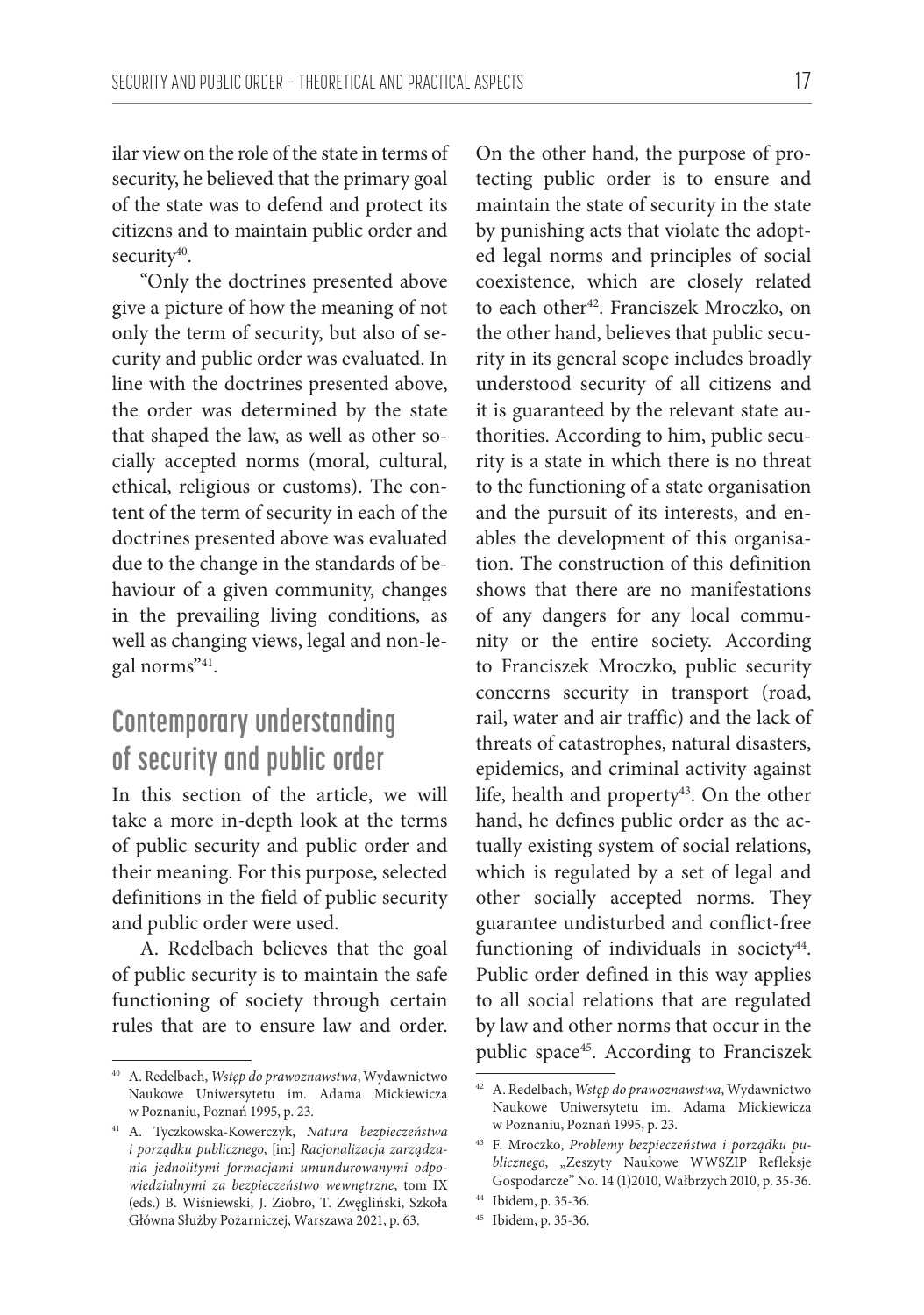Mroczko, the terms of security and public order should appear jointly, because in some areas they overlap and are difficult to distinguish precisely. Both terms are also inextricably linked with the institution of the state, its functioning, law and its shaping. It should be noted, however, that these terms are not identical. This is due to the fact that their scopes change, what is a result of the emergence of new threats, changes in legal norms, customs, morality, culture, ethics – the development of society<sup>46</sup>.

Stanisław Pikulski also points to the essence of public security, in his opinion, public security is the highest social value, which determines the safety of life and health of citizens and their relatives, as well as guarantees the inviolability of their property. The author defines the term of public security as a certain desired state of affairs, guaranteeing the uninterrupted functioning of public facilities in the state and the safety of life, health and property of citizens. At the same time, it emphasises that it is the entity at risk, and not its source, that determines the assignment to this category. Therefore, public security may be disturbed by people intentionally or unintentionally, bear the marks of a crime or only an offence. It can also be disturbed independently of the human will, i.e. by the forces of nature<sup>47</sup>. On the other hand, Stanisław Pikulski understands public order as a state of affairs that is legally ordered and which may be disturbed by both individuals and groups,

and such disturbances may be an offence or a crime48.

Włodzimierz Fehler believes that public security is a component of internal security. It is situation within the state through which the state organisation has the conditions for the implementation of common sub-unit goals and it effectively enforces obligations, as well as protects the rights of units subordinate to this organisation. In his doctrine, the author indicates the special protection implemented by the state organisation of such rights as life, health and property. Only a state organisation has resources and has appropriate mechanisms by which it is possible to effectively respond to situations that violate this state $49$ . According to the theory of Włodzimierz Fehler, both public security and public order are components of internal security and these terms are very often incorrectly combined into one concept – "security and public order". According to him, an important argument against combining these terms into one – "security and public order" is the fact that to each of them different legal and institutional instruments and methods of their application are used<sup>50</sup>. He defines public order as "a desired state, consistent with legal and non-legal norms. The state in which the principles of social coexistence, high-quality public space and the functioning of facilities, devices and infrastructure intended for shared use are respected, enabling safe functioning and

<sup>46</sup> Ibidem, p. 36.

<sup>47</sup> W. Bednarek, S. Pikulski (ed.), *Prawne i administracyjne aspekty bezpieczeństwa osób i porządku publicznego w okresie transformacji ustrojowo-gospodarczej*, Wydawnictwo Uniwersytetu Warmińsko- -Mazurskiego, Olsztyn 2000, p. 101.

<sup>48</sup> Ibidem, p. 101.

<sup>49</sup> W. Fehler, *O pojęciu polityki wewnętrznej państwa*, Studia Prawnoustrojowe No. 23, Wydawnictwo Uniwersytetu Warmińsko-Mazurskiego w Olsztynie, Olsztyn 2014, p. 206-207.

<sup>50</sup> Ibidem, p. 206.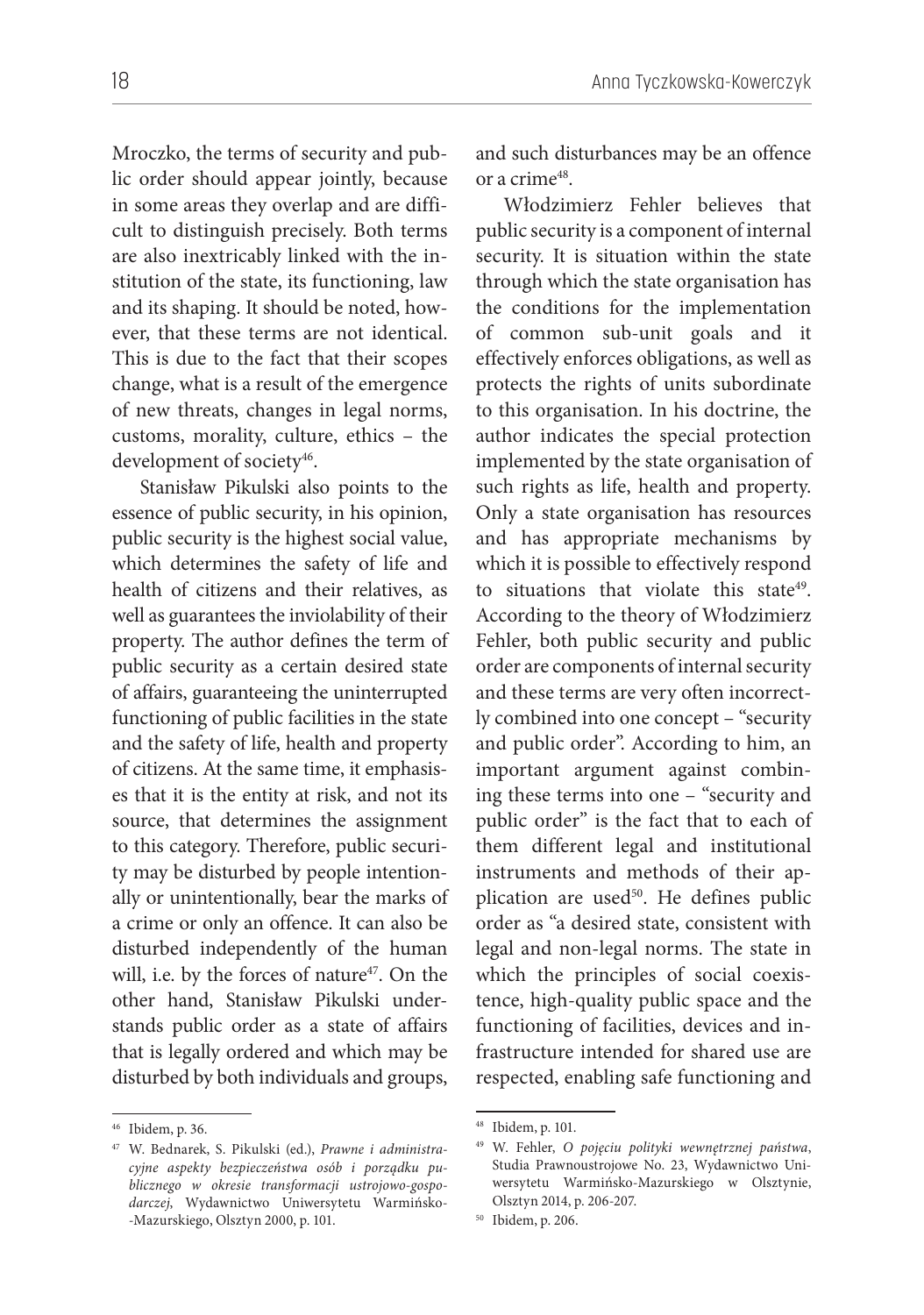meeting the needs of individuals and social communities"51.

According to Stanisław Pieprzny, the authors of the definition of public security indicate that it has always been an element of the internal security of the state, regardless of the state system and the level of its development. And it is precisely these views, according to him, that have become an informal source of administrative law in the field of establishing the term of public security. And the correct interpretation of the term of public security by authorities is important, because the assessment of the existence of a possible threat to public security implies specific administrative sanctions and restrictions on the rights and freedoms of an individual, inter alia, through prohibitions, orders and administrative penalties<sup>52</sup>. As regards the understanding of the term of public order, Stanisław Pieprzny believes that public order should be understood as a positive state. A state that is shaped by both legal and non-legal norms, such as moral norms, principles of interpersonal coexistence, which, being acceptable and applied by the majority, ensure the proper coexistence and development of individuals and their communities. It is a state in which public entities responsible for the implementation of public order tasks actively participate. Stanisław Pieprzny points out that public order is to enable the normal development of social life and ensure compliance with the rules of behavior in

public places. At the same time, the author draws attention to the fact that it is not possible to exhaustively present all areas related to ensuring public order. It also draws attention to the fact that public order changes with the change of social relations – it is not a permanent category<sup>53</sup>.

Władysław Kawka also believes that public security is a state in which the general public, its interests and the state, together with their own goals, are protected against damage threatening them from any source. According to the mentioned author, the protection of public security is the task of the state, which determines by legal norms what is consistent with security and what is threatened by it, and what actions to protect this security should be taken<sup>54</sup>. Public order Władysław Kawka defines as a set of legal and nonlegal norms, such as moral, ethical and social norms, the observance of which determines the normal coexistence of individuals in a state organisation. According to him, the shaping of the norms of public order is influenced by political, religious, ethical moments, external decency, etc. Thus, these are views developed in the context of collective life, which is presented differently depending on the time, place and environment<sup>55</sup>. According to the author, the term of public order has left

<sup>51</sup> Ibidem, p. 207.

<sup>52</sup> S. Pieprzny, *Ochrona bezpieczeństwa i porządku publicznego w prawie administracyjnym*, Wydawnictwo Uniwersytetu Rzeszowskiego, Rzeszów 2007, p. 31-39.

<sup>53</sup> S. Pieprzny, *Administracja bezpieczeństwa i porządku publicznego*, Wydawnictwo Uniwersytetu Rzeszowskiego. Rzeszów 2012, p. 14-15.

<sup>54</sup> W. Kawka, *Policja w ujęciu historycznym i współczesnym*, wyd. z zasiłku Zakładu Administracji i Prawa Administracyjnego U.S.B., Drukarnia "Zorza", Wilno 1939, p. 3–5.

<sup>55</sup> W. Kawka, op. cit., p. 46, 67, 69, 73.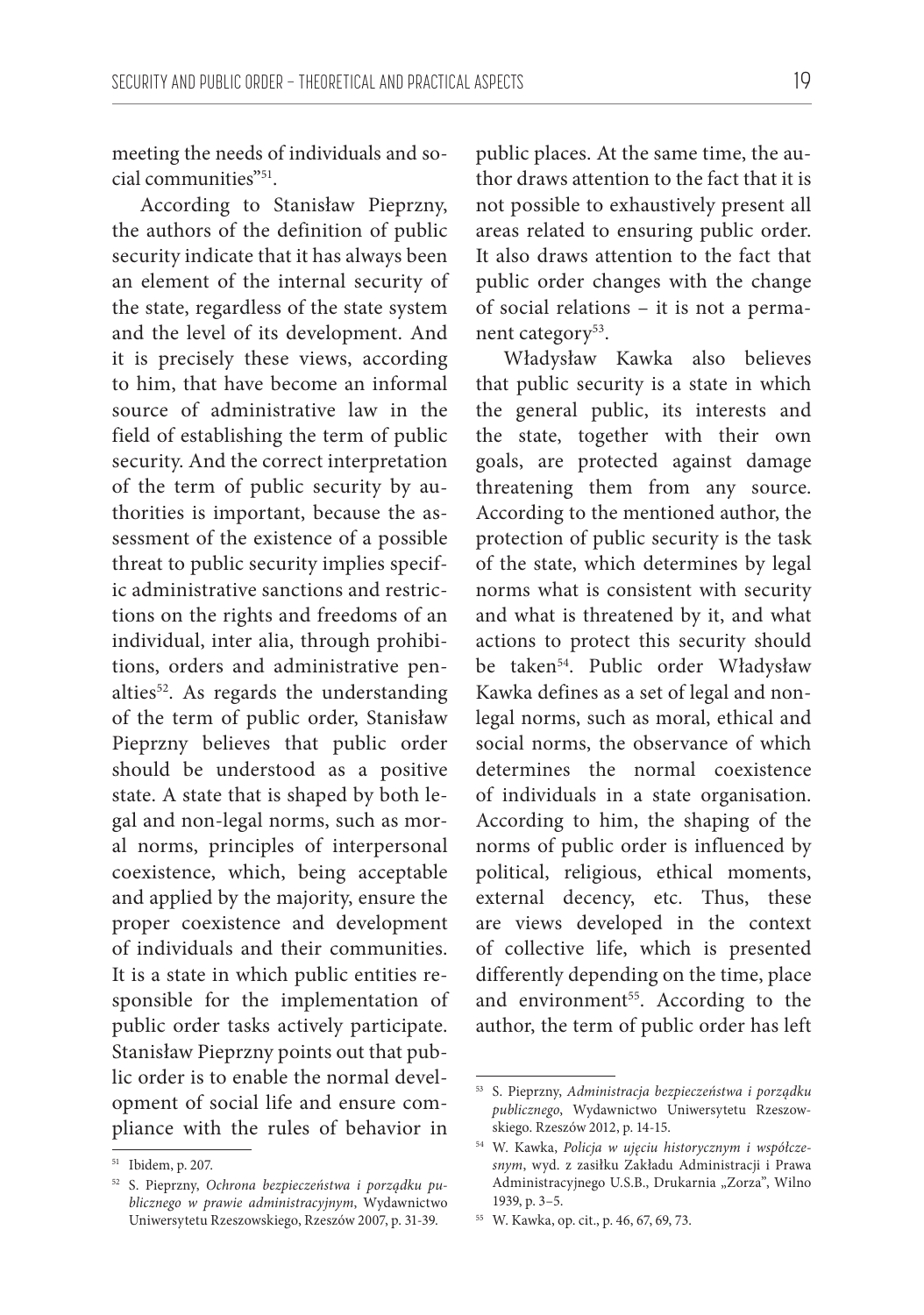its mark on the transformations that collective life has undergone<sup>56</sup>.

In turn, according to Jerzy Zaborowski, security is "the actual state of affairs within the state, which enables, without risking any damage from any source, the normal functioning of a state organisation and the implementation of its interests, preserving the life, health and property of individuals living in this organisation, and the use by these individuals of the rights and freedoms guaranteed by the constitution and other legal regulations"57. Quoting Jerzy Zaborowski, public order is "the actual state of affairs within the state that enables the normal development of social life. An essential element for the implementation of tasks aimed at achieving a specific goal by the society is maintaining internal cohesion by establishing certain rules of conduct for its members. As a rule, these norms are regulated by customs, religious and moral norms, principles of social coexistence, but also in the case of state organisation by legal norms"<sup>58</sup>.

According to Waldemar Kitler, public security is a process that includes various activities aimed at protecting the legal order in the state. Protection against activities that are prohibited and against activities that are directed against public institutions and facilities, life, human health or public order, as well as against social norms and customs and the interests of the state, which are protected

by law59. He also points out that public security is often associated with public order – through the use of the term security and public order. However, according to Waldemar Kitler, both public security and public order constitute separate categories, however, they could be combined into one category – public security. Although these terms are used jointly, only the regulations of criminal law separately refer to public order by listing crimes against public order $60$ . He assumed that public security is of paramount importance to public order. And this is due to the essence of public order, which is related to the observance of norms and maintaining the efficiency of public institution<sup>61</sup>.

To sum up, (...) regardless of the doctrine and the period in which these doctrines were created, the addressees of standards guaranteeing security (including security and public order), were and are both individuals, social groups and internal institutions. At the same time, there is no doubt that in the doctrines discussed, security, being treated as a whole, concerned the internal security of the state"<sup>62</sup>.

# **The nature of public security and public order**

By analysing only the definitions and doctrines in the field of public security and public order presented in this paper,

<sup>56</sup> S. Pieprzny, *Administracja bezpieczeństwa i porządku publicznego*, Rzeszów 2012, p. 14-15.

<sup>57</sup> J. Zaborowski, *Prawne środki zapewnienia bezpieczeństwa i porządku publicznego*, Departament Szkolenia i Doskonalenia Zawodowego MSW, Warszawa 1977, p. 11.

<sup>58</sup> Ibidem, p. 11-12.

<sup>59</sup> W. Kitler, *Organizacja bezpieczeństwa narodowego RP w kontekście ochrony ładu wewnętrznego w państwie*, "Zeszyty Naukowe AON", No. 4(93) 2013, Warszawa 2013, p. 233.

<sup>60</sup> Ibidem.

<sup>61</sup> Ibidem, p. 234.

<sup>62</sup> Ibidem, p. 234.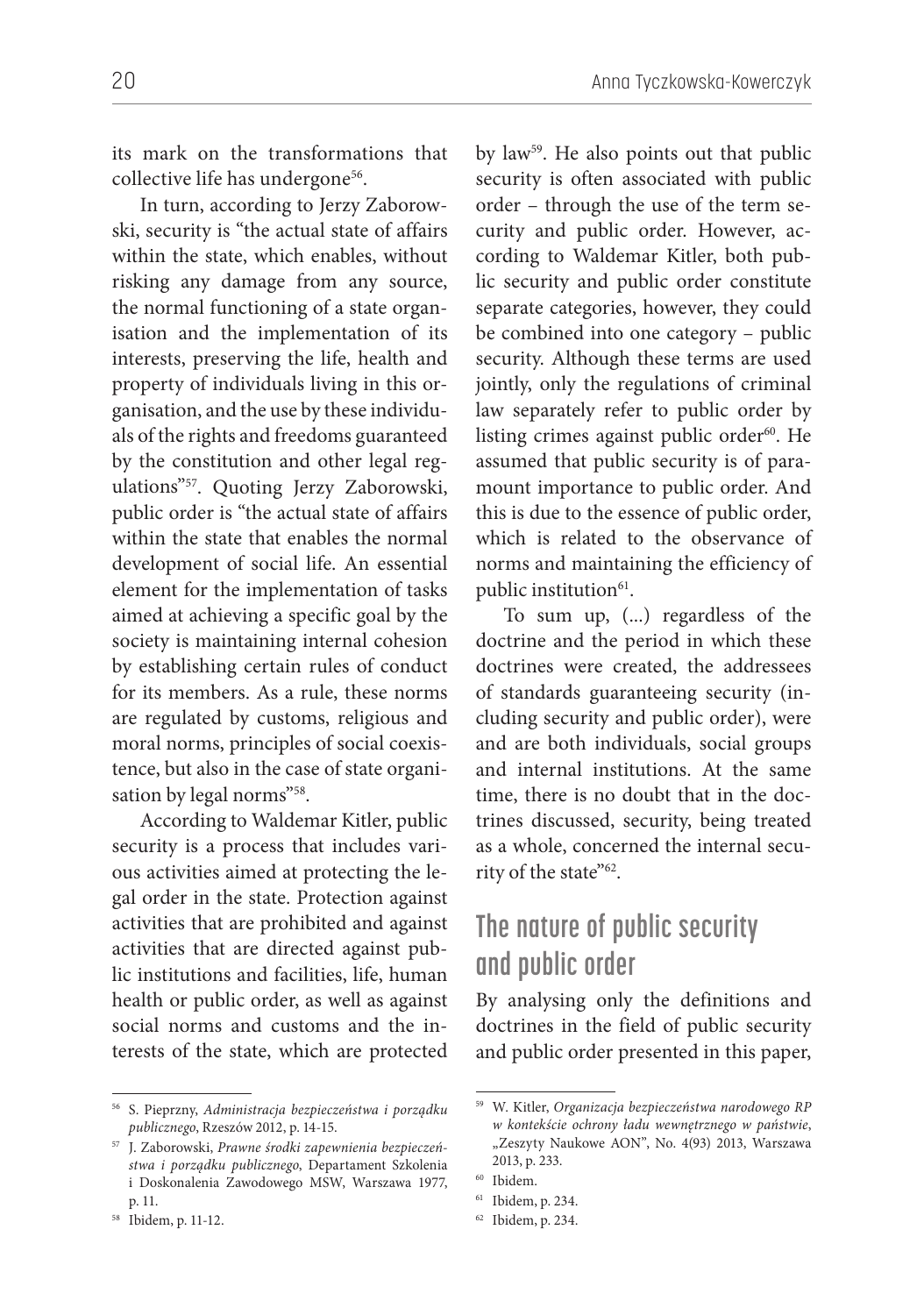one can determine the properties or a set of features that characterise these concepts, and thus indicate their essence, or define their nature – the nature of public security and public order<sup>63</sup>.

As a result of the analysis of the definitions in the field of public security and public order, a set of features that characterise these terms has been determined. These are the five characteristics that make up the nature of security and public order. First of all (1) "Security and public order may be disturbed intentionally or without human will"<sup>64</sup>, because they constitute a legally ordered state of affairs that may be disturbed by both an individual and a group, and such disturbances may be offences or crimes. If it is disturbed at the will of a person – by the perpetrators of prohibited acts (offences or crimes), the perpetrators of such disturbances are punished with penalties provided for specific prohibited acts, specified by law: fine, reprehension, arrest, restriction of freedom or, in justified cases, application to some of them (perpetrators of offences), the means of educational influence<sup>65</sup>. (2) Public security and public order should be understood as a specific (desired) state (process) within the state, which enables the undisturbed functioning of institutions, individuals and social groups in the state. At the same time, this order is determined by law and other socially accepted norms, which include, inter alia, moral, cultural, ethical, religious norms or customs<sup>66"</sup>. (3) "Security and public order are changeable, they evolve"67. The content of these concepts cannot be treated as one-dimensional or unambiguous, because they are not fixed once and for all. The meaning of these terms depends on many factors. They are influenced by designated and specific patterns of behaviour in a given community, the prevailing living conditions, and with it changing views and legal and non-legal norms<sup>68</sup>. (4) "The addressees of the norms concerning public security and public order are first of all an individual, social groups and institutions within the state (although these institutions within the state often create these norms)<sup>"69</sup>. (5)  $n$ It is essential that public order is inseparably linked with public security and public security should be regarded as an essential part of internal security"70.

Considering the above, it can be stated that "the essence of security and

<sup>63</sup> More: A. Tyczkowska-Kowerczyk, *Natura bezpieczeństwa i porządku publicznego*, [in:] *Racjonalizacja zarządzania jednolitymi formacjami umundurowanymi odpowiedzialnymi za bezpieczeństwo wewnętrzne*, tom IX (eds.) B. Wiśniewski, J. Ziobro, T. Zwęgliński, Szkoła Główna Służby Pożarniczej, Warszawa 2021, p. 53-73.

<sup>64</sup> Ibidem.

<sup>65</sup> R. Gwardyński, *Możliwości doskonalenia działań prewencyjnych Policji*, Akademia Wojsk Lądowych, Wrocław 2019, p. 79.

<sup>66</sup> A. Tyczkowska-Kowerczyk, *Natura bezpieczeństwa i porządku publicznego*, [in:] *Racjonalizacja zarządzania jednolitymi formacjami umundurowanymi odpowiedzialnymi za bezpieczeństwo wewnętrzne*, tom IX (eds.) B. Wiśniewski, J. Ziobro, T. Zwęgliński, Szkoła Główna Służby Pożarniczej, Warszawa 2021, p. 58.

<sup>67</sup> Ibidem.

<sup>68</sup> M. Kotulski, *Samorząd terytorialny wobec zapewnienia porządku i bezpieczeństwa publicznego*, [in:] Bednarek W., Pikulski S. (red.), *Prawne i administracyjne aspekty bezpieczeństwa osób i porządku publicznego w okresie transformacji ustrojowo-gospodarczej*, Olsztyn 2000, p. 311.

<sup>69</sup> A. Tyczkowska-Kowerczyk, *Natura bezpieczeństwa i porządku publicznego*, [in:] *Racjonalizacja zarządzania jednolitymi formacjami umundurowanymi odpowiedzialnymi za bezpieczeństwo wewnętrzne*, tom IX (eds.) B. Wiśniewski, J. Ziobro, T. Zwęgliński, Szkoła Główna Służby Pożarniczej, Warszawa 2021, p. 58.

<sup>70</sup> Ibidem.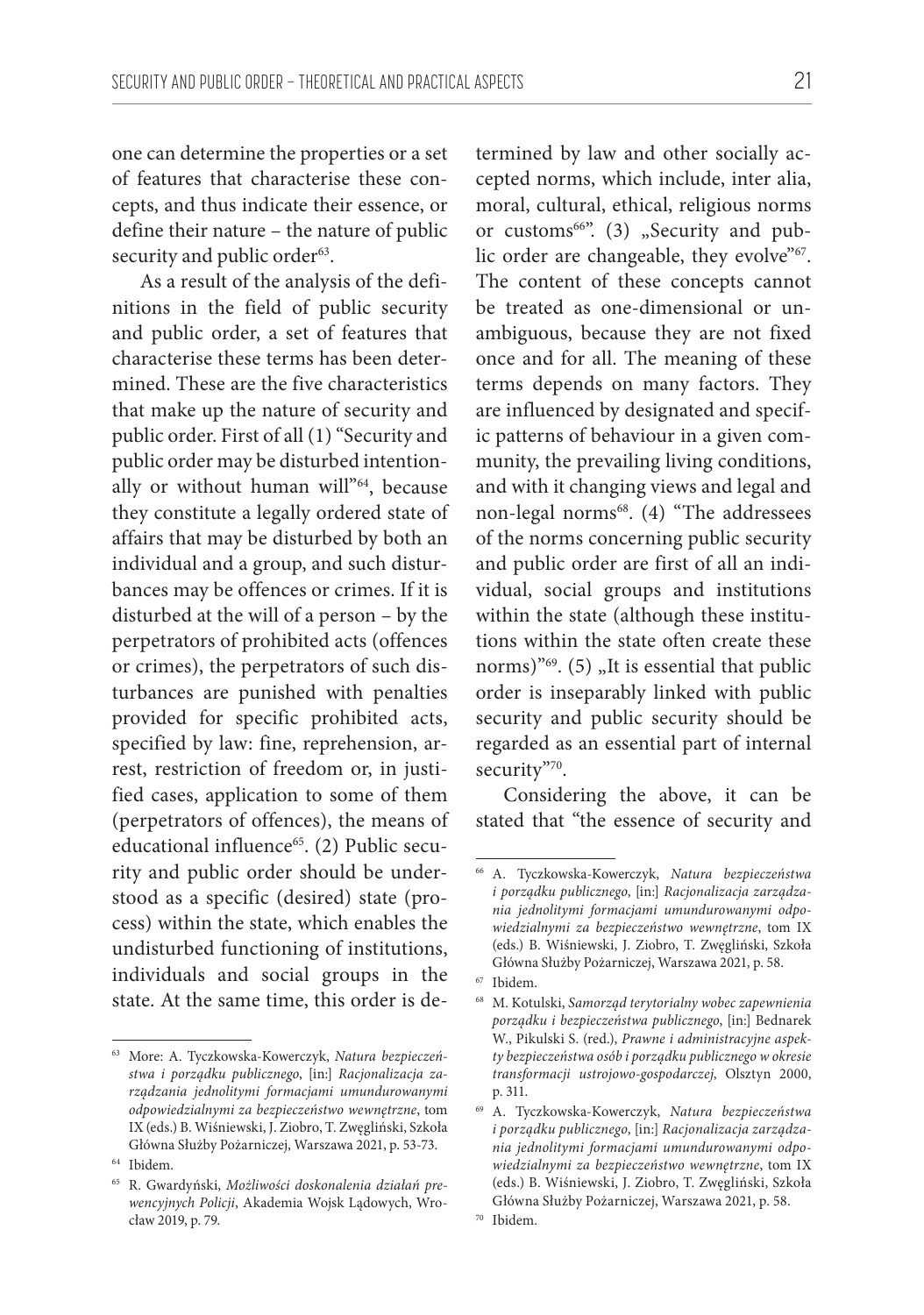public order should be perceived and considered in the dimension of the functioning of public authorities and services responsible for public security and order. It is a state and at the same time a process that can be disturbed intentionally or without human will. As a state, the framework of which has been set by the state (legislator), and it is protected by certain entities responsible for maintaining this state, and in the case of its disturbance, these entities react to restore the initial state (these are state administration bodies)"71.

#### **Summary**

Based on the analysis of theories, doctrines and definitions in the field of security, state and law, it should be stated that security and public order, similarly to the concept of security itself, should be perceived, inter alia, as a value, because "one cannot consider the subjective state of a subject, which is its security, without the real existence of this subject. Abstract entities do not feel anything, and therefore cannot feel either safe or threatened. In view of the above, security can only be talked about in relation to real, really existing entities. This observation defines the basic group of threats to any entity, which are threats to its existence. With regard to two basic entities – man and state, this group includes threats to human life and the attributes of the state, because a state that loses one of the attributes assigned to it ceases to be a state, that is, it ceases to exist"72. It is also a state in which a person is free from fear, anxiety or worries. It is a state of certainty and a guarantee of maintaining this security. It is a state of non-threatening, certainty that nothing is in danger, giving you peace of mind and security, as well as a chance for improvement and development. There is no doubt that it is also a process which, in this approach, "refers to the level of security and its organisation undergoing dynamic, and sometimes even chaotic changes. In other words, security as a process means the continuous activity of individuals, local communities, states, regions and international organisations"73. It is also awareness – the awareness that in the face of threats or symptoms of their occurrence, the state of affairs of a given subject allows him to feel safe"<sup>74</sup>. It is a stimulus that creates the conditions necessary for the proper functioning of the human body, maintaining mental balance and mental abilities. On the one hand, security is a reflection of an individual and independent human need, it is a natural part of it, and on the other hand, it is a cultural product<sup>75</sup>. It is also

<sup>71</sup> A. Tyczkowska-Kowerczyk, *Funkcjonowanie straży gminnych (miejskich) w kontekście bezpieczeństwa i porządku publicznego społeczności lokalnej*, "Zeszyty Naukowe SGSP" No. 76/4/2020, Warszawa 2020, p. 138.

<sup>72</sup> J. Prońko*, Bezpieczeństwo państwa. Zarys teorii problemu i zadań administracji publicznej*, Wyższa Szkoła Administracji, Bielsko-Biała 2007, p. 9.

<sup>73</sup> B. Wiśniewski (red. nauk.), *Bezpieczeństwo w teorii i badaniach naukowych Wydanie II uzupełnione i uaktualnione*, Wyższa Szkoła Policji w Szczytnie, Szczytno 2018, p. 15.

<sup>74</sup> Zob. J. Delumeau, *Skrzydła anioła. Poczucie bezpieczeństwa w duchowości człowieka Zachodu w dawnych czasach*, Warszawa 1998, p. 9–20, [in:] B. Wiśniewski (ed.), *Bezpieczeństwo w teorii i badaniach naukowych Wydanie II uzupełnione i uaktualnione*, Wyższa Szkoła Policji w Szczytnie, Szczytno 2018, p. 15

<sup>75</sup> S. Jarmoszko, C. Kalita, J. Maciejewski, *Nauki społeczne wobec problemu bezpieczeństwa (wybrane zagadnienia*, Uniwersytet Przyrodniczo-Humanistyczny w Siedlcach, Siedlce 2016, p. 34-35.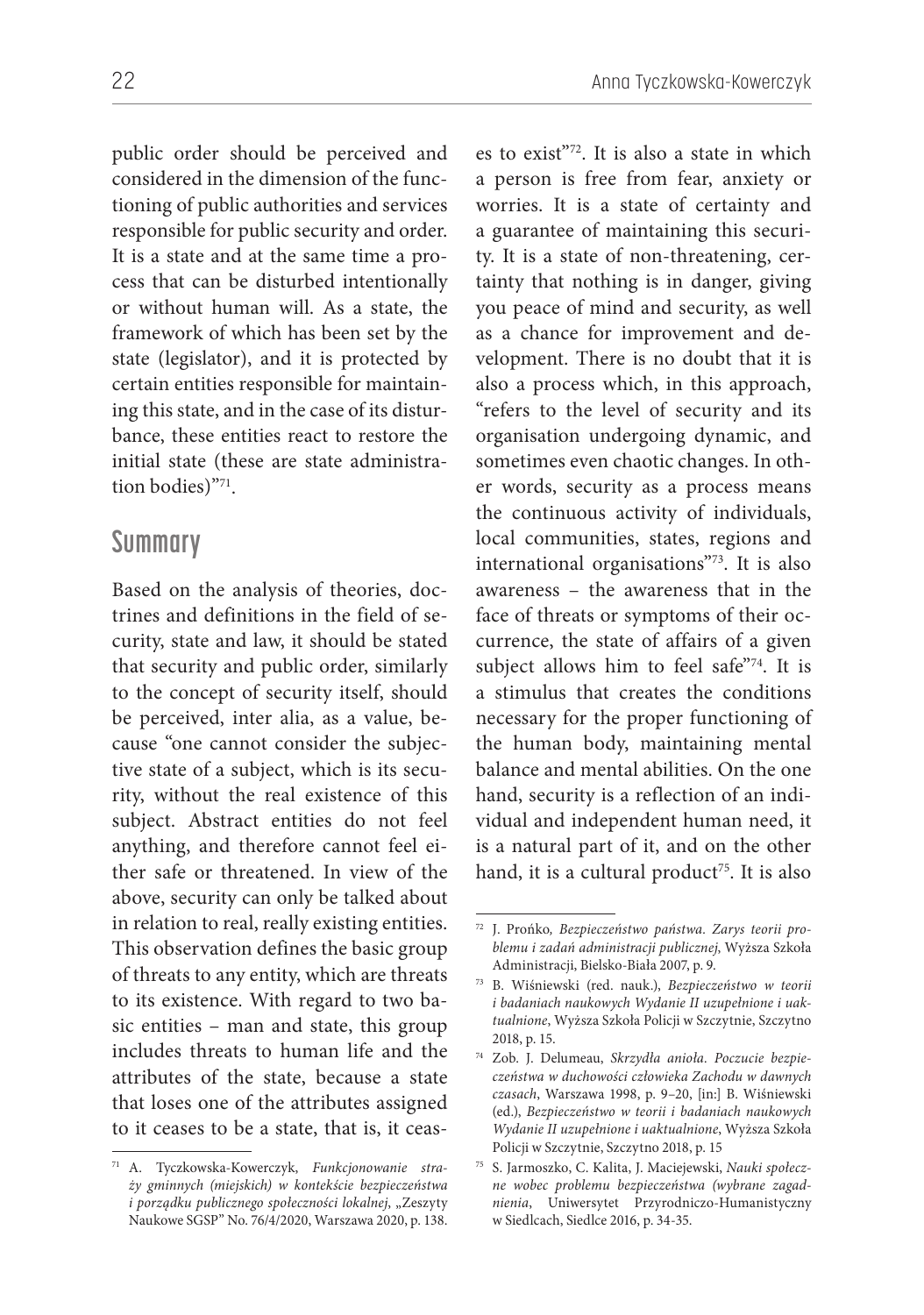a human right to respect human rights that all people should demand from the society in which they live<sup>76</sup>. It is human rights that regulate both the relations between the state and the individual by creating the limits of power in a democratic society, as well as referring to the relationship between the individual and the individual by creating the limits of rights and freedoms in interpersonal relations<sup>77</sup>.

To sum up, public security and public order depend on the state, the level of functioning of the public authorities they appoint and the services responsible for them. It is a state and, at the same time, a process that can be disturbed intentionally or without human will, within the legal norms established by this state. It is a state protected by specific state, government and local authorities responsible for its maintenance, and in the case of its disturbance, responsible for its restoration.

#### **Bibliography**

- Arystoteles, *Polityka*, tom 7, PWN, Warszawa 1964.
- Babiński A., *W poszukiwaniu definicji bezpieczeństwa publicznego*, "Zeszyty Naukowe Państwowej Wyższej Szkoły Zawodowej im. Witelona" No. 35(2), Legnica 2020.
- Bednarek W., Pikulski S. (ed.), *Prawne i administracyjne aspekty bezpieczeństwa osób i porządku publicznego w okresie transformacji ustrojowo-gospodarczej*, Wydawnictwo Uniwersytetu Warmińsko-Mazurskiego, Olsztyn 2000.
- *Bezpieczeństwo w teorii i badaniach naukowych Wydanie II uzupełnione i uaktualnione*, B. Wiśniewski (ed.), Wyższa Szkoła Policji w Szczytnie, Szczytno 2018.
- Boć J., *O bezpieczeństwie wewnętrznym* [in:] A. Chajbowicz, T, Kocowski (ed.) *Bezpieczeństwo wewnętrzne w działaniach terenowej administracji publicznej*, Wrocław 2020.
- Czupryński A., *Naukowe aspekty bezpieczeństwa*, [in:] *Bezpieczeństwo. Teoria-Badania-Praktyka*, A. Czupryński, B. Wiśniewski, J. Zboina (ed.), wyd. CNBOP-PIB, Józefów 2015.
- Czupryński A., Wiśniewski B., Zboina J. (eds.), *Nauki o bezpieczeństwie. Wybrane problemy badań*, CNBOP-PIB, Józefów 2017.
- Delumeau J., *Skrzydła anioła. Poczucie bezpieczeństwa w duchowości człowieka Zachodu w dawnych czasach*, Warszawa 1998, [in:] B. Wiśniewski (ed.), *Bezpieczeństwo w teorii i badaniach naukowych Wydanie II uzupełnione i uaktualnione*, Wyższa Szkoła Policji w Szczytnie, Szczytno 2018.
- Dubel L., Malarczyk J., *Historia doktryn polityczno-prawnych*, Lublin 1997.
- *Encyclopedia of Public International Law*, t. 8, Amsterdam-New York-Oxford 1985, [in:] T. Jurczyk, *Geneza rozwoju praw człowieka*, "Homines Hominibus", No. 1(5) 2009.
- Gwardyński R., *Możliwości doskonalenia działań prewencyjnych Policji w sferze utrzymywania bezpieczeństwa publicznego*, AWSB, Dąbrowa Górnicza 2021.
- Hejduk M., *Zakres znaczeniowy porządku pu*blicznego, ""Zeszyty Naukowe Państwowej Wyższej Szkoły Zawodowej im. Witelona w Legnicy", No. 34(1)/2020, Legnica 2020.
- Jakubczak R., Marczak J., Gąsiorek K., Jakubczak W., *Podstawy bezpieczeństwa narodowego Polski od X do XX wieku. Wnioski dla Polski w XXI wieku*, Warszawa 2013.

<sup>76</sup> *Encyclopedia of Public International Law*, t. 8, Amsterdam-New York-Oxford 1985, p. 268, [in:] T. Jurczyk, *Geneza rozwoju praw człowieka*, Homines Hominibus No. 1(5) 2009, s.30.

*Bezpieczeństwo. Teoria-Badania-Praktyka*, A. Czupryński, B. Wiśniewski, J. Zboina (eds.), CNBOP-PIB, Józefów 2015.

<sup>77</sup> Ibidem.30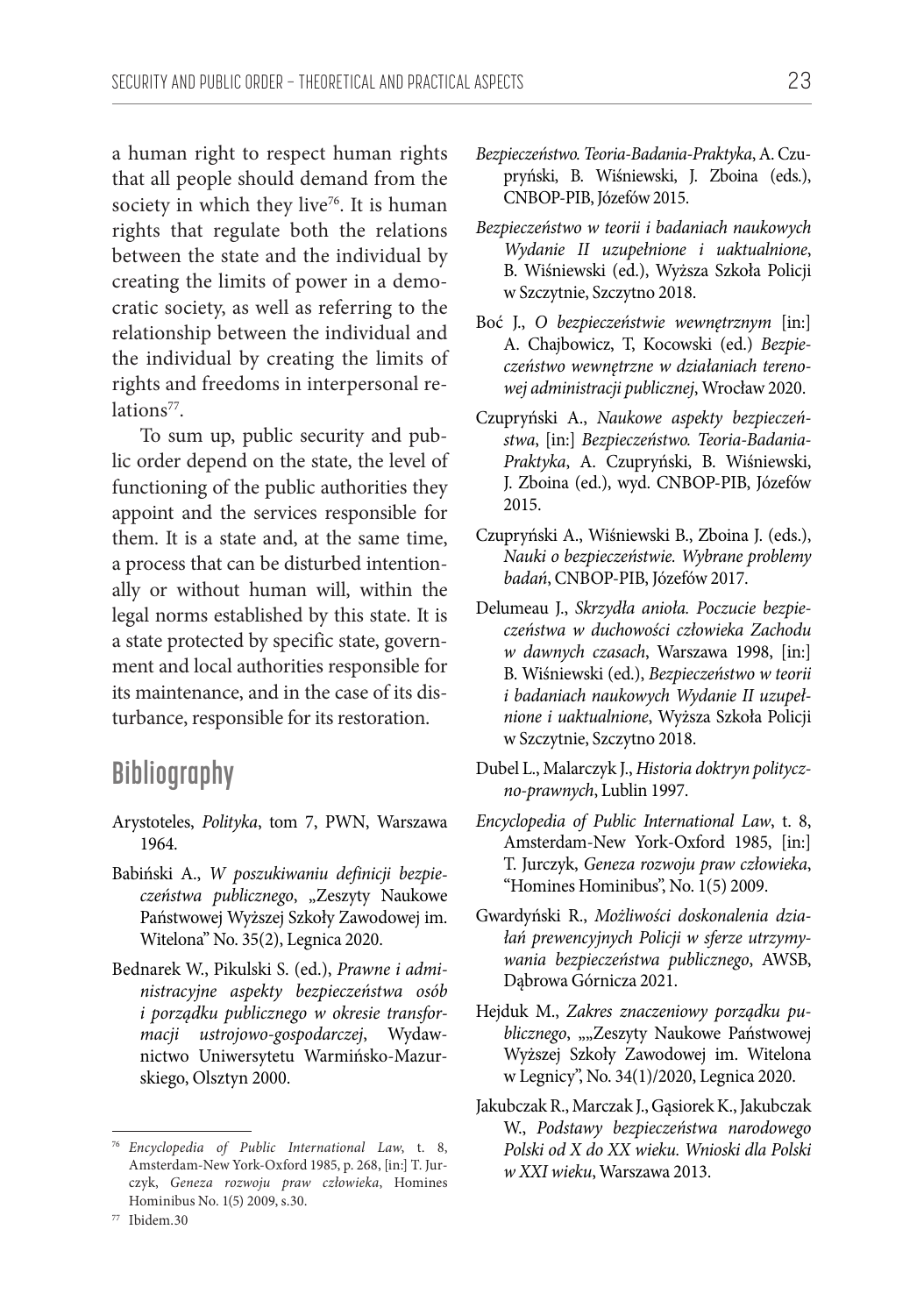- Jarmoszko S., Kalita C., Maciejewski J., *Nauki społeczne wobec problemu bezpieczeństwa (wybrane zagadnienia*), Uniwersytet Przyrodniczo-Humanistyczny w Siedlcach, Siedlce 2016.
- Jałoszyński K., Wiśniewski B., Wojtuszek T. (eds.), *Współczesne postrzeganie bezpieczeństwa,*  Wyższa Szkoła Administracji, Bielsko-Biała 2007.
- Kaczmarczyk B., Wiśniewski B., Gwardyński R., *Security of an individual*, "Zeszyty Naukowe Państwowej Wyższej Szkoły Zawodowej im. Witelona w Legnicy", No. 3 (28), Legnica 2018.
- Kawka W., *Policja w ujęciu historycznym i współczesnym*, wydano z zasiłku Zakładu Administracji i Prawa Administracyjnego U.S.B., Drukarnia "Zorza", Wilno 1939.
- Kitler W., *Organizacja bezpieczeństwa narodowego RP w kontekście ochrony ładu wewnętrznego w państwie*, "Zeszyty Naukowe AON", No. 4(93) 2013, Warszawa 2013.
- Klamut R., *Bezpieczeństwo jako pojęcie psychologiczne*, Zeszyty Naukowe Politechniki Rzeszowskiej nr 286, Ekonomia i Nauki Humanistyczne, Nonr 4/2012, Wydział Zarządzania Politechniki Rzeszowskiej, Rzeszów 2012.
- Klamut R., Sommer H., Michalski K., *Aktywność obywatelska we współczesnym społeczeństwie demokratycznym. Wybrane zagadnienia*, SEITON, Kraków 2010.
- Kogut B., Lubiewski P., *Management and coordination of rescue activities,* Вісник Львівського державного університету безпеки життєдіяльності, Nr 17, Львів 2018
- Korzeniowski L.F., *Podstawy nauk o bezpieczeństwie*, DIFIN, Warszawa 2012.
- Kotulski M., *Samorząd terytorialny wobec zapewnienia porządku i bezpieczeństwa publicznego* [in:] Bednarek W., Pikulski S. (red.), *Prawne i administracyjne aspekty bezpieczeństwa osób i porządku publicznego w okresie transformacji ustrojowo-gospodarczej*, Wydawnictwo Uniwersytetu Warmińsko-Mazurskiego, Olsztyn 2000.

Kość A., *Podstawy filozofii prawa*, Lublin 2001.

- Lubiewski P., Gwardyński R., *Ochrona zabytków przed zagrożeniami terrorystycznymi, kryminalnymi, militarnymi i pozamilitarnymi*, Katedra Bezpieczeństwa Społecznego Instytutu Bezpieczeństwa i Edukacji Obywatelskiej Wydziału Pedagogicznego Uniwersytetu Pedagogicznego w Krakowie, Kraków 2018.
- Ludwin F., *Monteskiusza trójpodział władzy, a idea demokracji*, https://www.im.edu.pl/ wp-content/uploads/2015/10/2\_F.Ludwin\_ Monteskiusza-trójpodził-władzy-a-ideademokracji.pdf.
- Malak K., *Bezpieczeństwo jako kategoria i zjawisko społeczne*, "Piotrkowskie Zeszyty Międzynarodowe" nr 2, 2007, [in:] G. Gaweł, M. Magielska-Duda, *Ewolucja prawnych podstaw działalności służb specjalnych w Polsce*, Kielce-Tarnobrzeg 2018.
- Moczuk E., *Socjologiczne aspekty bezpieczeństwa lokalnego*, wyd. Uniwersytetu Rzeszowskiego, Rzeszów 2009, s. 19 [in:] *Bezpieczeństwo państw i narodów w procesie integracji europejskiej*, (eds.) W. Śmiałek, J. Tymanowski, wyd. Adam Marszałek, Toruń 2002.
- Mroczko F., *Problemy bezpieczeństwa i porządku publicznego*, "Zeszyty Naukowe WWSZIP Refleksje Gospodarcze", No. 14 (1)2010, Wałbrzych 2010.
- Pieprzny S., *Administracja bezpieczeństwa i porządku publicznego*, Wydawnictwo Uniwersytetu Rzeszowskiego, Rzeszów 2012.
- Pieprzny S., *Ochrona bezpieczeństwa i porządku publicznego w prawie administracyjnym*, Wydawnictwo Uniwersytetu Rzeszowskiego, Rzeszów 2007.
- Prońko J., *Natura współczesnego bezpieczeństwa*, Kultura Bezpieczeństwa. Nauka – Praktyka – Refleksje maj – czerwiec 2012, APEIRON, Kraków 2012.
- Redelbach A., *Wstęp do prawoznawstwa*, Wydawnictwo Naukowe Uniwersytetu im. Adama Mickiewicza w Poznaniu, Poznań 1995.